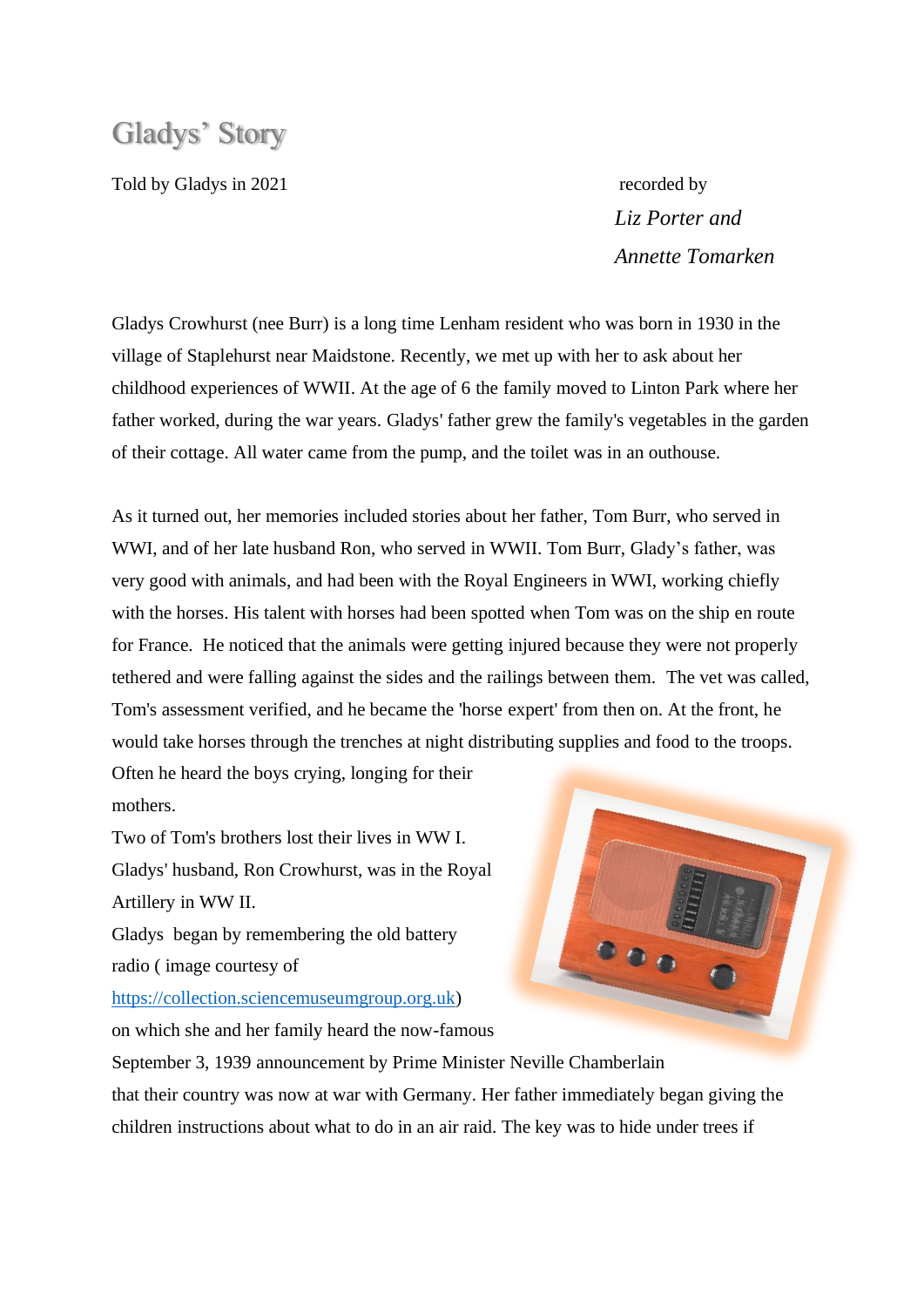they heard planes approaching. When the war first started, the village had no sirens or warning signals, so the children were told to be alert and watchful at all times.

### **Enemy aircraft about**

On one occasion early on in the war the children saw a large number of German planes flying overhead en route for London - "the sky was black with planes", Gladys said. As time went by the enemy planes grew bolder, flying at night as well as by day. No wonder the children were frightened and "didn't have very good nights".

Their local primary school teacher was a lovely lady called Miss Thatcher. Their headteacher, Miss Pearce, lived in the cottage next door to the school. If the siren announced a raid and they started to hear the rat-a-tat of gunfire, the children would go to shelter in her cellar. On some days it felt as though they spent more time inside than out. That summer was very hot, making it even harder to sleep. Sometimes the children slept under the kitchen table, which was cooler and meant they did not have to move if there was a raid in the middle of the night. They also had a shelter dug out of the bank, but hated going there as it was dark, dampsmelling, and home to rats.

# **A gas mask for a baby**

Gladys told a touching story about the wartime gas masks distributed for people to wear during raids. Special masks for babies were also provided, but Gladys' mother refused a mask for her little girl, born during the war: "If I am killed and the baby survives, who is going to look after her?", she declared.

Army vehicles were stationed in the grounds of Linton Park, home of the Cornwallis family but requisitioned by the army during the war. As yet there were no Jeeps about, for the Americans had not joined the war. But many army vehicles sheltered among the trees in the estate park, and there were planes up at the small airfield at Detling. The tanks of petrol stored up at Detling were guarded by soldiers. One was her brother, Norman, and another her uncle.

# **Attack on Detling Airfield**

Norman, who always wanted to join the forces, had sadly lost an eye in an accident before he was old enough to join. He had to do a target shooting exercise to prove he was fit enough and because he got 5 bulls eyes out of 5, he was allowed to join up. On August  $13<sup>th</sup> 1940$ , he turned up at the house, having cycled from Detling to Linton, to see the family and to let them know he was based at Detling aerodrome. Gladys was at home and remembered seeing him come. While he was at the house they heard a bombing raid and realised it was coming from the Detling area he quickly got back on his bike to go back there.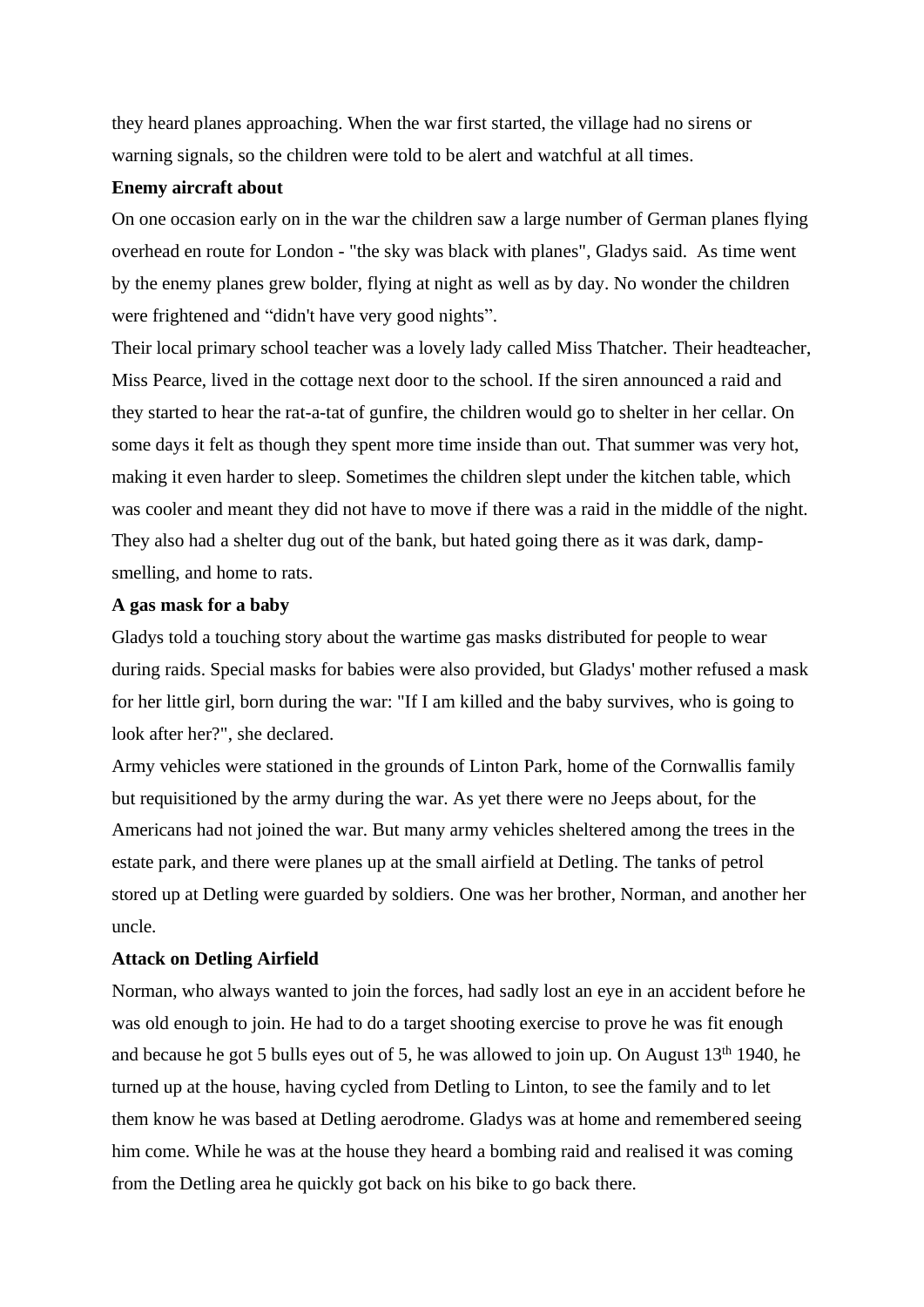He found devastation, it had been bombed left right and centre, 67 personnel were killed and 94 injured Her uncle was safe and naturally her brother but a lot of people were killed. The RAF and WRAF were in the process of building huts to replace the tents where they had been sleeping. There had been no warning. The Luftwaffe thought it was a base for fighter planes, but our planes only occasionally stopped there to refuel. Nobody thought Detling was a target.



Image: https://www.tracesofwar.com/sights/19412/Memorial-RAF-base-Detling.htm

### **Working on the land**

Later that summer, people from Maidstone came to help pick the hops at Linton. One day a hop-picker learned that her house and family had all been destroyed while she was working in the hop garden. Even when retelling this story so many decades later, Gladys had to block her ears to shut out the memory of the bereaved mother's screams.

A number of land girls worked at the farm as well. One day a young worker was walking home past their house in Linton when suddenly, the siren went off to warn of an air raid, she had forgotten to take off the white clothes she wore for milking. She survived only by